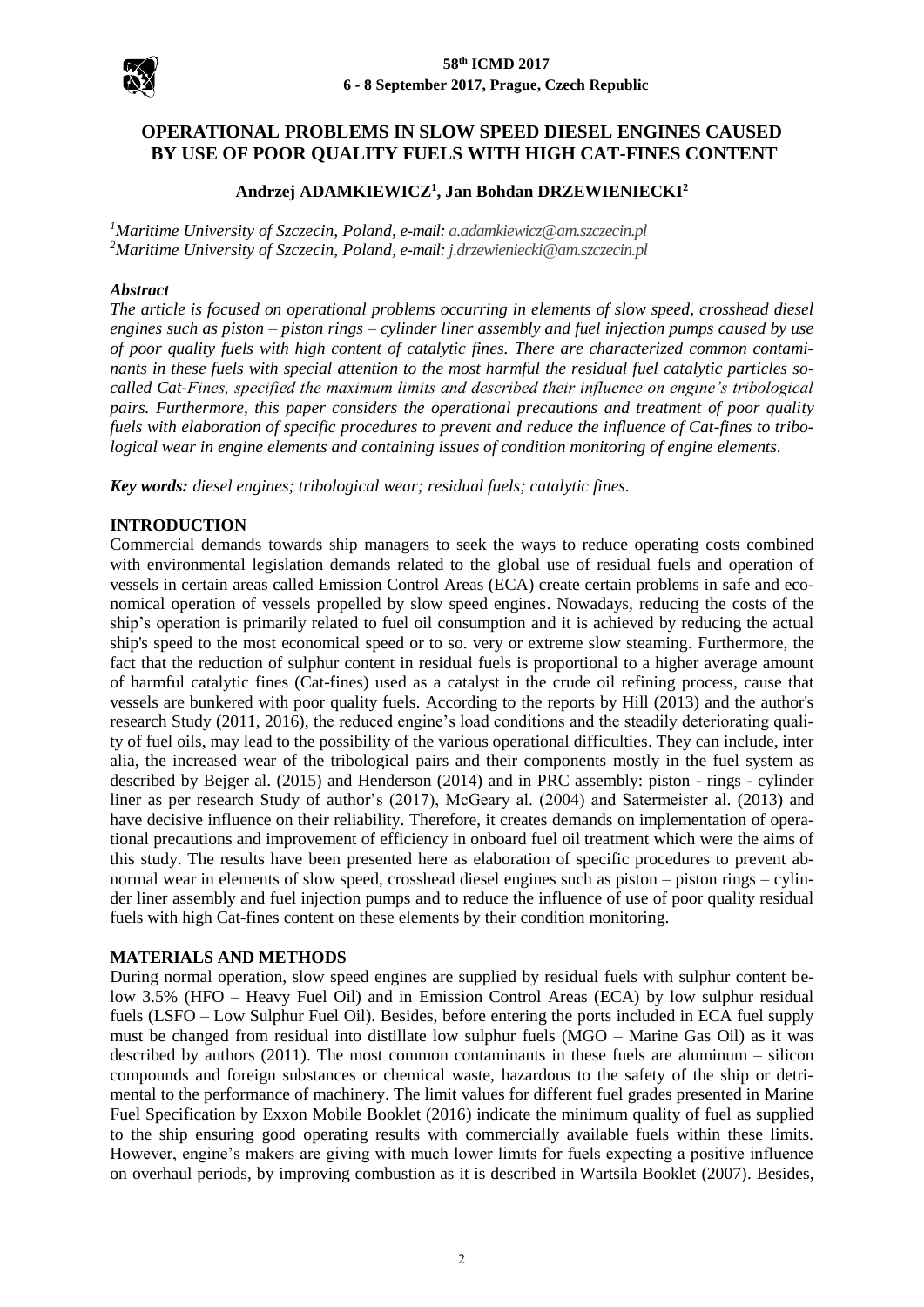

as results from various Insurers, Classification Societies and engine maker's reports described by Henderson (2014) and Hill (2013) during last years it was noticed an increase in engine damage due to poor quality of fuels containing catalytic fines, even though the fuels used by engines were within ISO 8217 specification limits and undergoing on board fuel treatment. It has shown that the most harmful contaminants are catalyst particles being the reason in nearly 90% of the cases. The residual fuel catalytic particles so-called Cat-fines are used as catalyst in the crude oil refining process called fluid catalytic cracking (FCC). The left over after this processing are the remnants which main components are formed in the catalysts alumina-silicates – hard ceramic compounds of aluminum and silicon having a diameter of 5-150μm, oval shape and the hardness near to grinding material. As per ISO 8217:2010 the limit for Cat-fines in bunkered fuels is 60mg/kg (ppm) once engine makers recommend that the inorganic particles of size less than 5μm in the fuel supplying to engine should be less than 20mg/kg and that the contents of catalytic fines should be less than 15mg/kg. This implies that the vessel's fuel treatment systems should be able to meet these requirements. According to own study and the results of majority of the fuel samples received and analyzed by DNV Petroleum Services, they were tested allowing Cat-fines max limit at 80mg/kg and the example is shown in fig. 1 where residual fuels bunkered on two occasions had Cat-fines content at the level above of 65mg/kg.



**Fig.1** Cat fines content in bunkered residual fuels delivered in Fujairah over two years period of VLCC operation based on DNV Lab results of bunker samples [own study]

Cat-fines damage mainly occurs in large slow speed main engines because the larger fuel injection components allow sizeable Cat-fine particles get into the cylinders where lubricating oil is minimally applied to the liner surface, and doesn't wash them away. The minimum lubricating oil film thickness between the liner surface and piston rings at Top Dead Center (TDC) according to McGeary al. (2004) is down to 0.5μm. Consequently, even very small particles captured between the piston ring and cylinder liner will contribute to the wear in the TDC area. Cat-fines get embedded into engine components and cause abrasive wear to affected PRC assembly: cylinder liners – piston rings (fig. 2a, b) and fuel system: pumps and injectors (fig. 2c, d). As it results from author's research, the appropriate procedures of filtration of fuel oil on board leads to a significant reduction in their content but not to their elimination (6 mg/kg – tab. 1). The remaining in fuel catalytic particles due to their shape and size are not retained even through fine filters with a degree of filtration 10-30μm and still create a risk of increased abrasive wear. During laboratory analysis of worn elements, catalytic particles were found in surface layers of materials, and their average size as per Henderson (2014) was not exceeding 20μm. Generally, larger Cat-fines in the 10-25μm range, are considered most likely to become embedded in the engine parts, however, high amount of cat fines in the 5-10μm range is likely to increase wear rates as well.In compliance with Tier II NOx regulations and Energy Efficiency Design Index (EEDI) guidelines, diesel engines must operate under increased combustion pressures and reduced operating temperatures. These regulations together with poor quality fuels have led to an increase in cold corrosion which is according to elaboration carried out by CIMAC Working Group (2011) the most serious in modern engine designs that have been modified for low-load operation.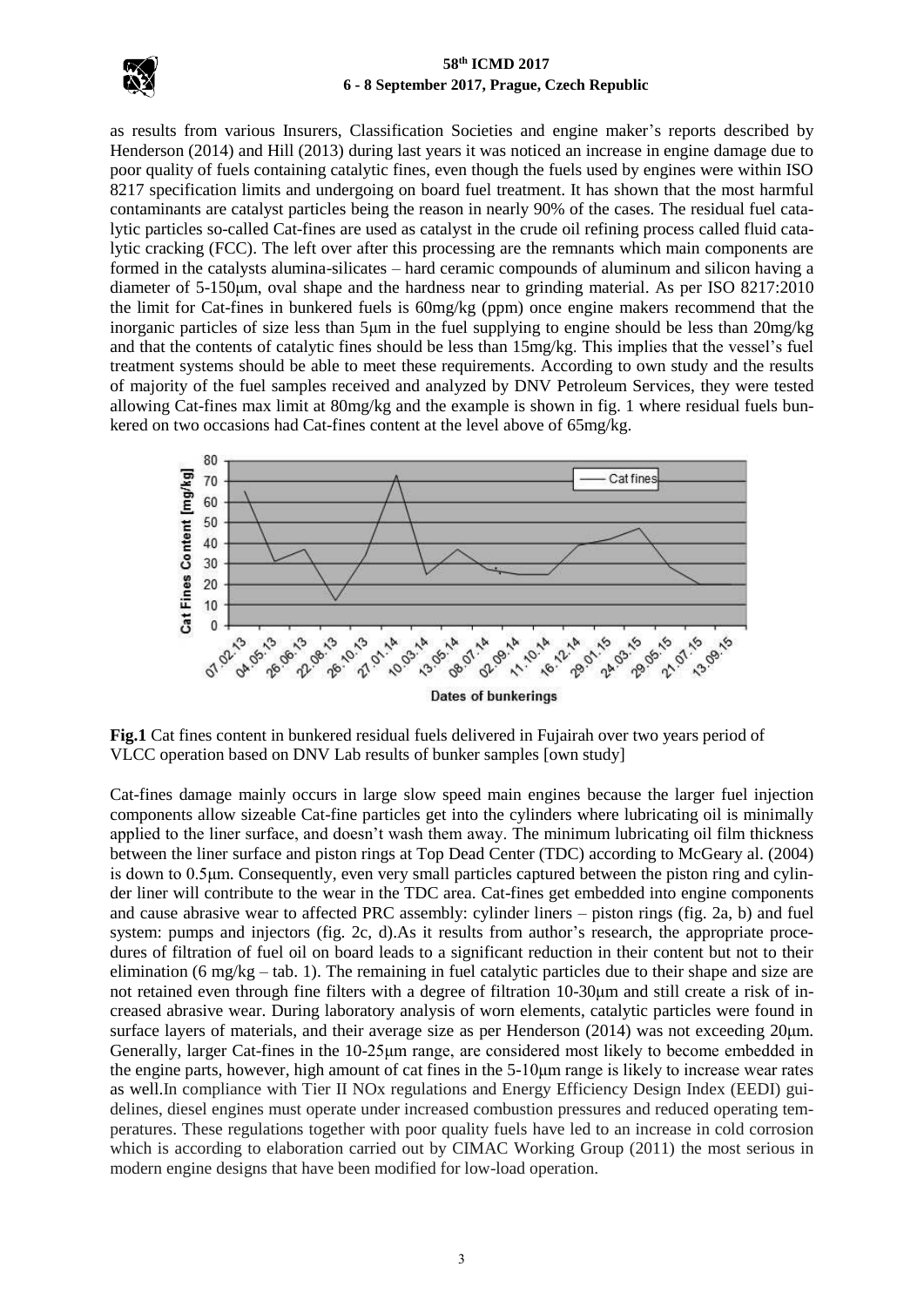



a) – abrasive wear of the  $1<sup>st</sup>(upper)$  ring with visible scuffing wear marks on top and pilled out part of the 2 nd(lower) ring. Cat-fines as hard grains causing abrasive wear down to the surface by continuous ploughing and scratching which displays vertical scratches, the size of which depends on the dimensions of the particles involved. These particles can also affect the sides of the rings as they jam in the ring groove, thereby causing "pitting" of the surface.

b) – cold corrosion caused due to the engine operation at "low loads" combined with the increased pressure and reduced temperatures within the engine cylindersthat created conditions below the dew point, allowing water to condense on the cylinder liner walls.That condensate combined with sulphur, forming sulphuric acid – corroding the liner surface and creating excessive wear of the liner material.

c) – solid fuel deposits covering Fuel Injection Pump's (FIP) spring and plunger. Formation of deposits in FIP parts during engine stoppage due to poor quality fuel comes to deposition and hardened remaining of residual fuel in spring chamber and the lower part of plunger causing precision pair – plunger barrel (BP) is stuck. This leads to difficulties and/ or impossible to start the engine, and therefore require replacement of FIP with stuck parts and/ or its cleaning/ repair.

d) – abrasive wear in FIP plunger with visible scratches caused by fuel with Cat-fines. The presence of Cat-fines between small radial clearances of BP precision pairs causes scratches of running surfaces, difficulties in maintaining of an oil layer between them and leads to accelerated abrasive wear that may cause decrease of maximum combustion pressure, and therefore reduction in indicated power obtained from the cylinder, and even can lead to engine stoppage.

**Fig. 2** Abnormal wear in slow speed diesel engine elements caused by poor quality fuels [own study]: a, b – piston rings and cylinder liners (PRC assembly) observed during inspection through scavenge ports; c, d –fuel oil injection pump (FIP) elements condition investigation due to pump's failure

### **RESULTS AND DISCUSSION**

As presented in the previous chapters, there is a strong need for implementation of operational precautions and improvement of efficiency in onboard fuel oil treatment once consuming poor quality fuels. Based on own research, the authors elaborated the following procedures to prevent/ reduce the influence of Cat-fines to tribological wear of engine's elements:

Fuel oil storage and distribution on board:

1. Frequent draining of settling and service tanks to remove water and Cat-fines as they have tendency to settle at the bottom. They could be mixed when the sediment is churned up in rough weather and circulate in quantities beyond the capacity of on board fuel treatment plant.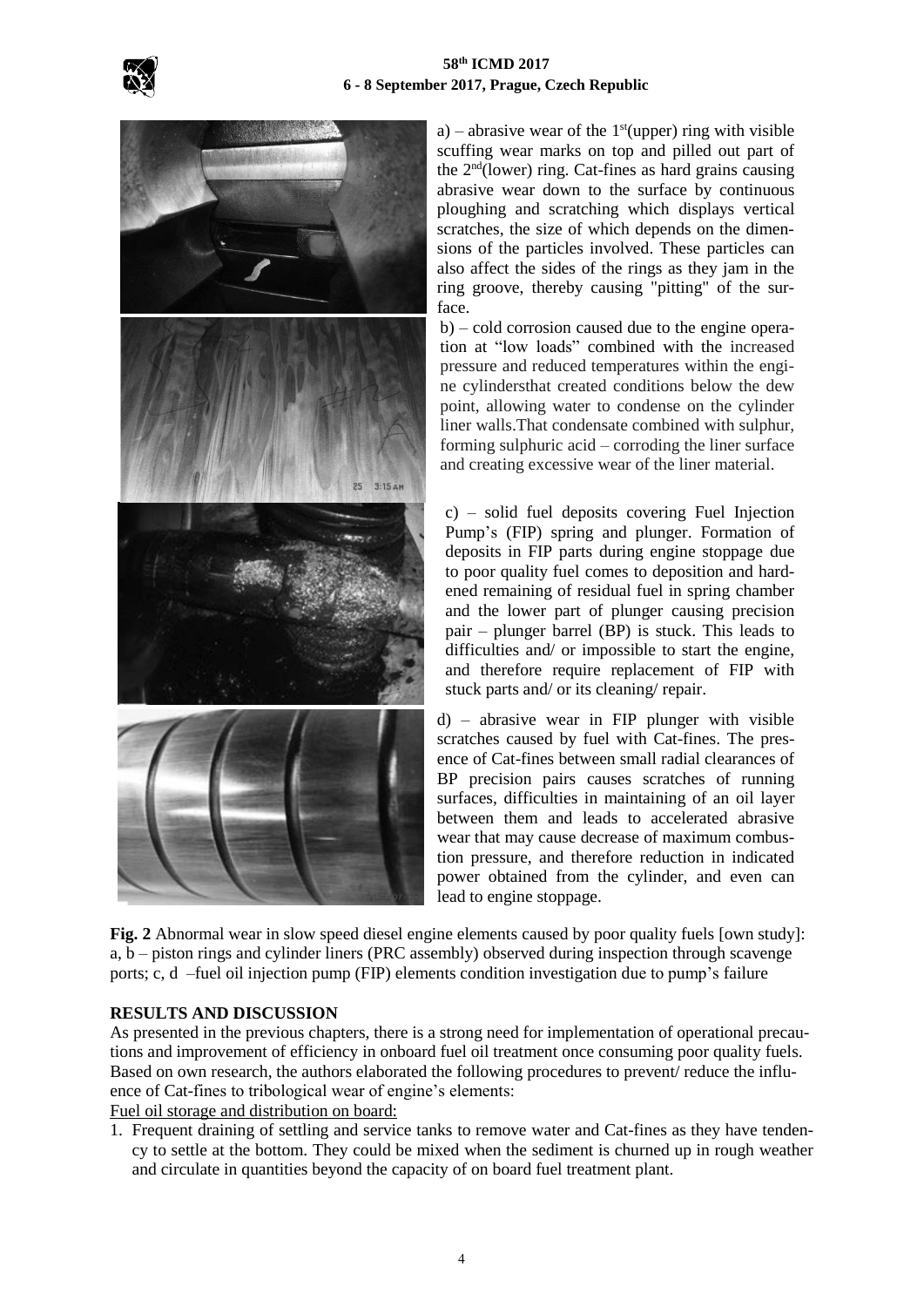

2. Bunker tanks should be stripped as low as possible because new bunkers should preferably be placed to empty tanks, and blending of different fuels avoided. If blending is deemed necessary allowable proportion should be 20:80 and an adequate compatibility test performed.

Fuel oil treatment:

- 3. The most affective units which can deal with Cat-fines in fuel are purifiers that act as centrifugal force is utilized to accelerate the separation process among elements with different density.
- 4. If the purifier uses gravity disc (conventional purifiers), it is advisable to select one size larger gravity disc than that recommended by the manufacturer of the purifier. Correct gravity disc, along with steady feed temperature as close as possible to 98°C without fluctuation, determines the position of the oil-water interface (an unstable interface will spoil the efficiency of the plant).
- 5. Two purifiers should be used in parallel with minimum output and de-sludge at 30 min interval. This will ensure the longest possible retention in the centrifuges and enables optimal efficiency for removal of Cat-fines from very high content of 73 mg/kg to 6 mg/kg with efficiency above 85%. In the contrary, when only one purifier was in use Cat-fines content was reduce to 22 mg/kg – tab. 1.
- 6. Fuel oil fine and auto backwash filters should be operational and all fuel oil drains should not be reused but incinerated or consumed by auxiliary boiler.

Usage of poor quality fuel

- 7. The vessel should have sufficient fuel on board to avoid using of newly bunkered fuel without obtaining and acting on the results of fuel sample analysis sent after bunkering.
- 8. It is recommended that a proper Fuel System Check (FSC) is carried out by taking samples throughout the fuel system at intervals of 4-6 months. However, FSC Samples should also be taken whenever Al/Si as bunkered exceeds 40 mg/kg. Subsequently, the recommendation is to carry out proper testing of samples taken before and after the purifier(s), at the same time. The samples should be sent to accredited laboratories as DNV Petroleum Services for analysis – tab. 1.

| Date             |          |          | Analysis Results – particles [mg/kg] |       |                    |    |    |     |    |                  |
|------------------|----------|----------|--------------------------------------|-------|--------------------|----|----|-----|----|------------------|
|                  |          | Sampling | Density                              | Water | Sulphur            |    |    |     |    | <b>Cat Fines</b> |
| <b>Bunkering</b> | Sampling | Point    | [ $\text{kg/m}^3$ ]                  | [%]   | $\lceil \% \rceil$ | V  | Na | Al. | Si | [mg/kg]          |
| 07.02.13         |          | A        | 989.2                                | 0.06  | 3.52               | 54 | 38 | 33  | 32 | 65               |
|                  | 26.02.13 | D        | 989.4                                | 0.04  | 3.62               | 52 | 32 | 19  | 18 | 37               |
|                  |          | E        | 989.1                                | 0.05  | 3.63               | 53 | 30 | 11  | 11 | 22               |
| 27.01.14         |          | A        | 989.7                                | 0.1   | 3.41               | 89 | 20 | 34  | 39 | 73               |
|                  | 27.02.14 | D        | 989.8                                | 0.07  | 3.49               | 92 | 22 | 7   | ⇁  | 14               |
|                  |          | E        | 989.8                                | 0.09  | 3.42               | 95 | 22 | 3   | 3  | 6                |
| 29.01.15         |          | A        | 990.5                                | 0.14  | 3.29               | 43 | 21 |     |    | 42               |
|                  | 11.02.15 | D        | 990.4                                | 0.14  | 3.34               | 45 | 21 |     |    | 38               |
|                  |          | E        | 990.9                                | 0.05  | 3.39               | 45 | 11 |     |    | 6                |

**Tab. 1** Juxtaposition of Fuel System Check (FSC) results for HFO samples taken before (D) and after purifier (E) for different residual fuels with high Cat-fines content (A) [own elaboration]

Condition monitoring of engine elements:

- 9. As far is practical, the condition of cylinder liners and piston rings from scavenge ports should be visually inspected for any abnormalities which were detailed described by authors (2017).
- 10. Regular engine's performance (combustion pressure measuring) in regular intervals with trend analysis should be measured and analyzed to confirm condition of fuel system.
- 11. Application of further assessing methods of the condition and wear of PCR during operation of large slow speed engines by collection of cylinder drain oil (CDO) from under piston spaces including the measurement of Fe-content by spot or online methods (fig. 3) that were subject of research study by authors (2017), McGeary (2004) and elaborated by CIMAC (2011).

Regular intervals of testing with trend monitoring allow to control over abrasive wear caused by presence of Cat-fines in fuel indicated by presence of iron wear particles. In addition, a new method enabling to monitor specific levels of both metallic and corroded iron in cylinder oil, may protect and prevent against Cat-fines attack – fig. 3 and lead to diagnosis based on condition monitoring.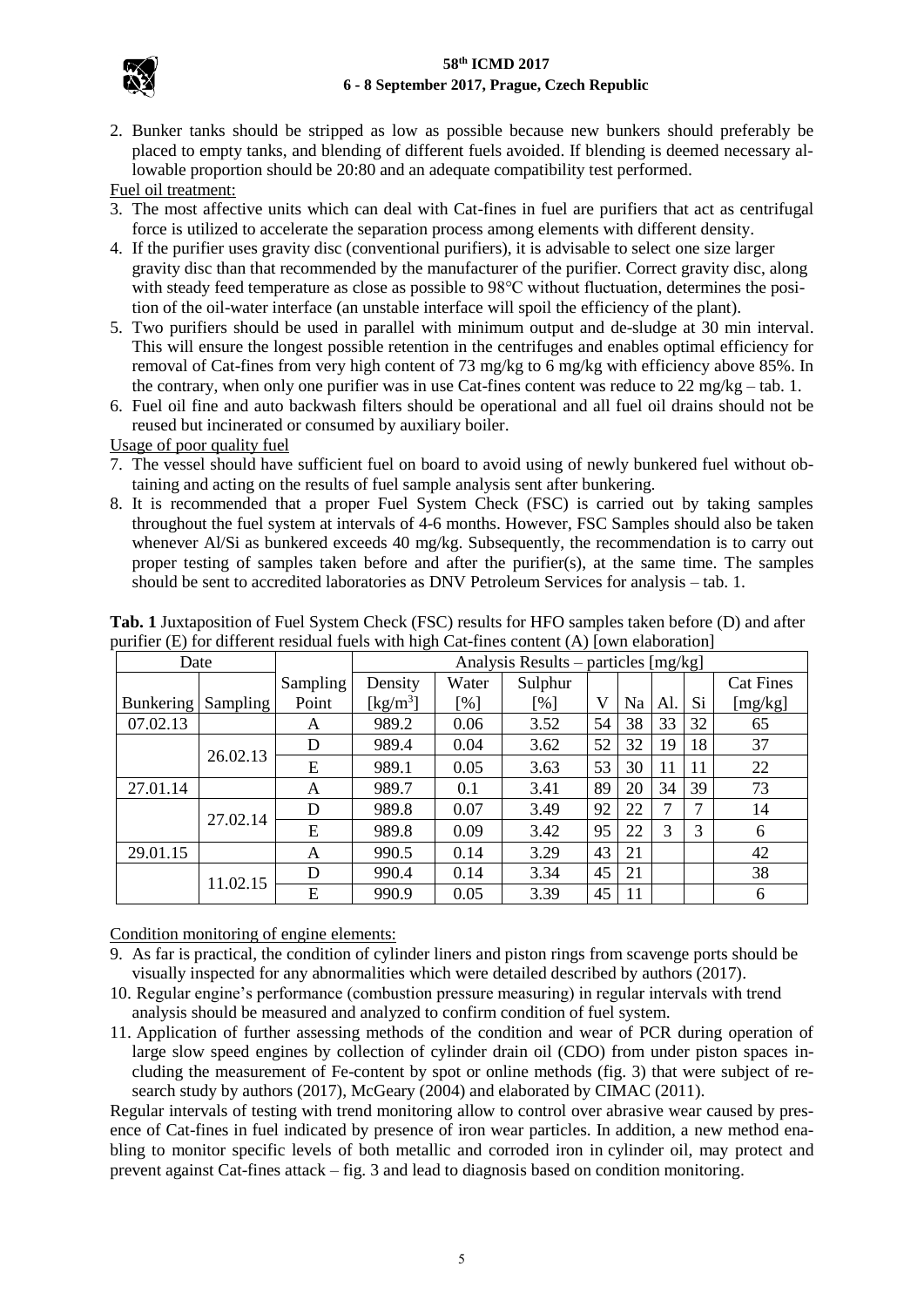



**Fig. 3** Severe Cat-fines attack documented by means of Kittiwake online equipment measuring the content of iron wear particles it peaked to more than 2,500 mg/kg [8]. Before attack, the iron level was below 200 mg/kg (Cat-fines alert) as on the picture confirmed by Iron Test [own study]

Knowing the amount of iron in the cylinder scrape down oil related to wear trend in PRC as well as the remaining alkalinity reserve  $(TBN) - fig.4$  is the essential requirement to adjust appropriate cylinder oil feed rate depended also on engine's load and sulphur content in fuel as well and to minimize the impact of the escalating challenge of cold corrosion reported by CIMAC Working Group (2011). The authors' study on interpretation of used oil analysis results and diagnosis of machinery condition, based on precise knowledge of the equipment and experience with operating conditions as the engineering staff on board the vessels backed up by the scientific knowledge and research listed in the author's article giving support from reported incidents and other complimentary information.



**Fig. 4** Relationship of key values (time-series) among cylinder oil feed rate and total iron content in cylinder drain oil in relation to fuel sulphur content and alkalinity reserve [own study]